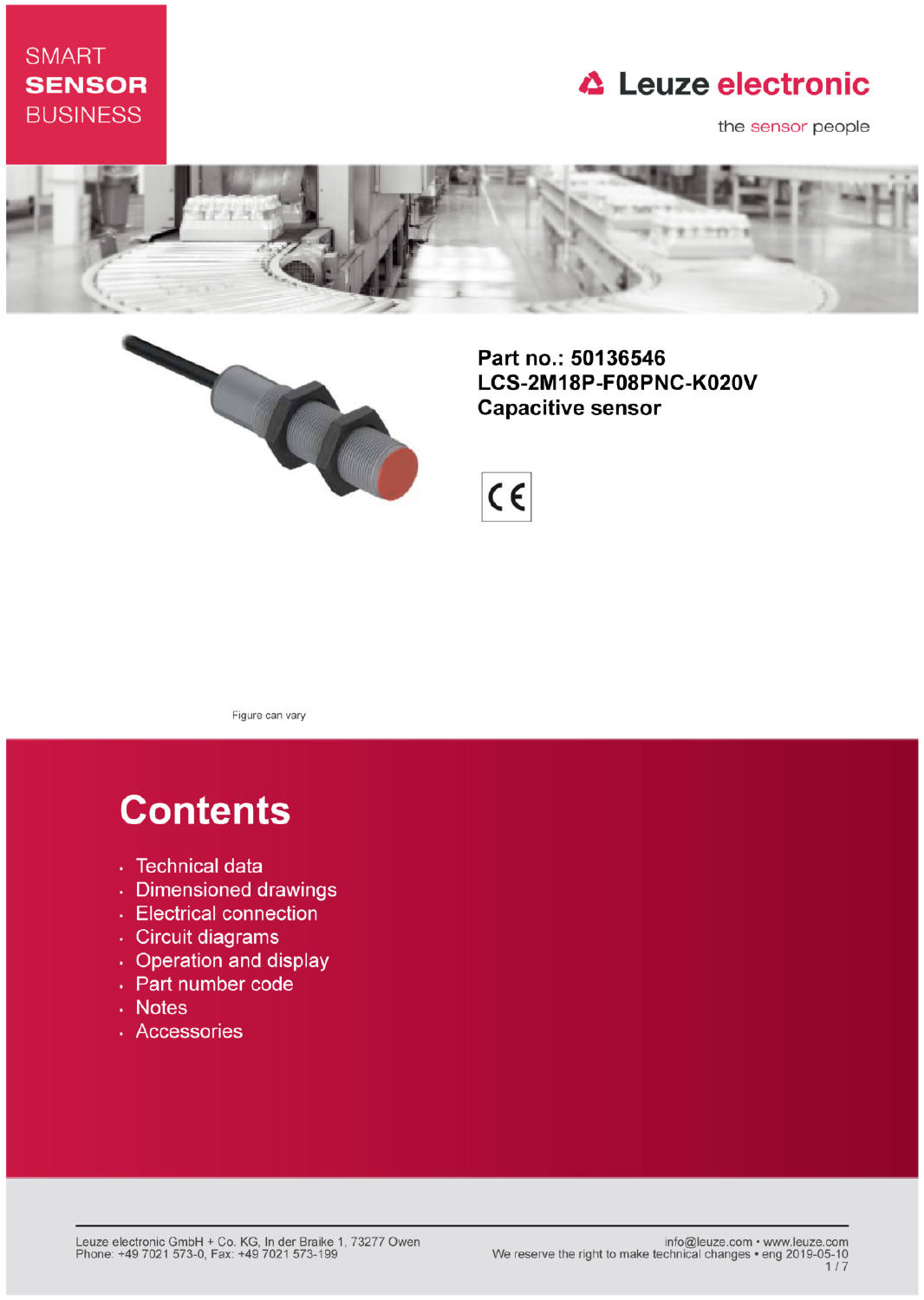## Part no.: 50136546 – LCS-2M18P-F08PNC-K020V – Capacitive sensor

#### **Technical data**

| <b>Basic data</b>                   |                                                         |  |  |  |
|-------------------------------------|---------------------------------------------------------|--|--|--|
| Series                              | LCS-2                                                   |  |  |  |
| Switching distance S <sub>n</sub>   | $28$ mm                                                 |  |  |  |
| Assured switching distance          | $6.5$ mm                                                |  |  |  |
|                                     |                                                         |  |  |  |
| <b>Electrical data</b>              |                                                         |  |  |  |
| Protective circuit                  | Polarity reversal protection<br>Short circuit protected |  |  |  |
| Performance data                    |                                                         |  |  |  |
| Supply voltage UB                   | $10 \ldots 30$ V , DC                                   |  |  |  |
| Residual ripple                     | 010%                                                    |  |  |  |
| Open-circuit current                | 10 mA                                                   |  |  |  |
| Rated operating current             | 200 mA                                                  |  |  |  |
| <b>Outputs</b>                      |                                                         |  |  |  |
| Number of digital switching outputs | 1 Piece(s)                                              |  |  |  |
| <b>Switching outputs</b>            |                                                         |  |  |  |
| <b>Type</b>                         | Digital switching output                                |  |  |  |
| Voltage type                        | DC                                                      |  |  |  |
| <b>Switching output 1</b>           |                                                         |  |  |  |
| Assignment                          | Connection 1, conductor 2                               |  |  |  |
| Switching element                   | Transistor, PNP                                         |  |  |  |
| Switching principle                 | NC (normally closed)                                    |  |  |  |
|                                     |                                                         |  |  |  |
| <b>Timing</b>                       |                                                         |  |  |  |
| Switching frequency                 | 100 Hz                                                  |  |  |  |
|                                     |                                                         |  |  |  |
| <b>Connection</b>                   |                                                         |  |  |  |
| Number of connections               | 1 Piece(s)                                              |  |  |  |
| <b>Connection 1</b>                 |                                                         |  |  |  |
| Type of connection                  |                                                         |  |  |  |
| Cable length                        | Cable                                                   |  |  |  |
| Sheathing material                  | 2.000 mm                                                |  |  |  |
| Number of conductors                | <b>PVC</b>                                              |  |  |  |
|                                     | 3-wire                                                  |  |  |  |
| Wire cross section                  | $0.35$ mm <sup>2</sup>                                  |  |  |  |
|                                     |                                                         |  |  |  |
| <b>Mechanical data</b>              |                                                         |  |  |  |
| Design<br>Thread size               | Cylindrical                                             |  |  |  |
|                                     | M18 x 1 mm                                              |  |  |  |
| Dimension $(\emptyset \times L)$    | 18 mm x 70 mm                                           |  |  |  |
| Type of installation                | Embedded                                                |  |  |  |
| Housing material                    | Plastic, Polybutylene (PBT)                             |  |  |  |
| Sensing face material               | Plastic, Polybutylene (PBT)                             |  |  |  |
| Cover material                      | Plastic, Polybutylene (PBT)                             |  |  |  |
|                                     |                                                         |  |  |  |
| <b>Operation and display</b>        |                                                         |  |  |  |
| Type of display                     | LED                                                     |  |  |  |
| Number of LEDs                      | 1 Piece(s)                                              |  |  |  |
| Switching distance, adjustable      | Yes                                                     |  |  |  |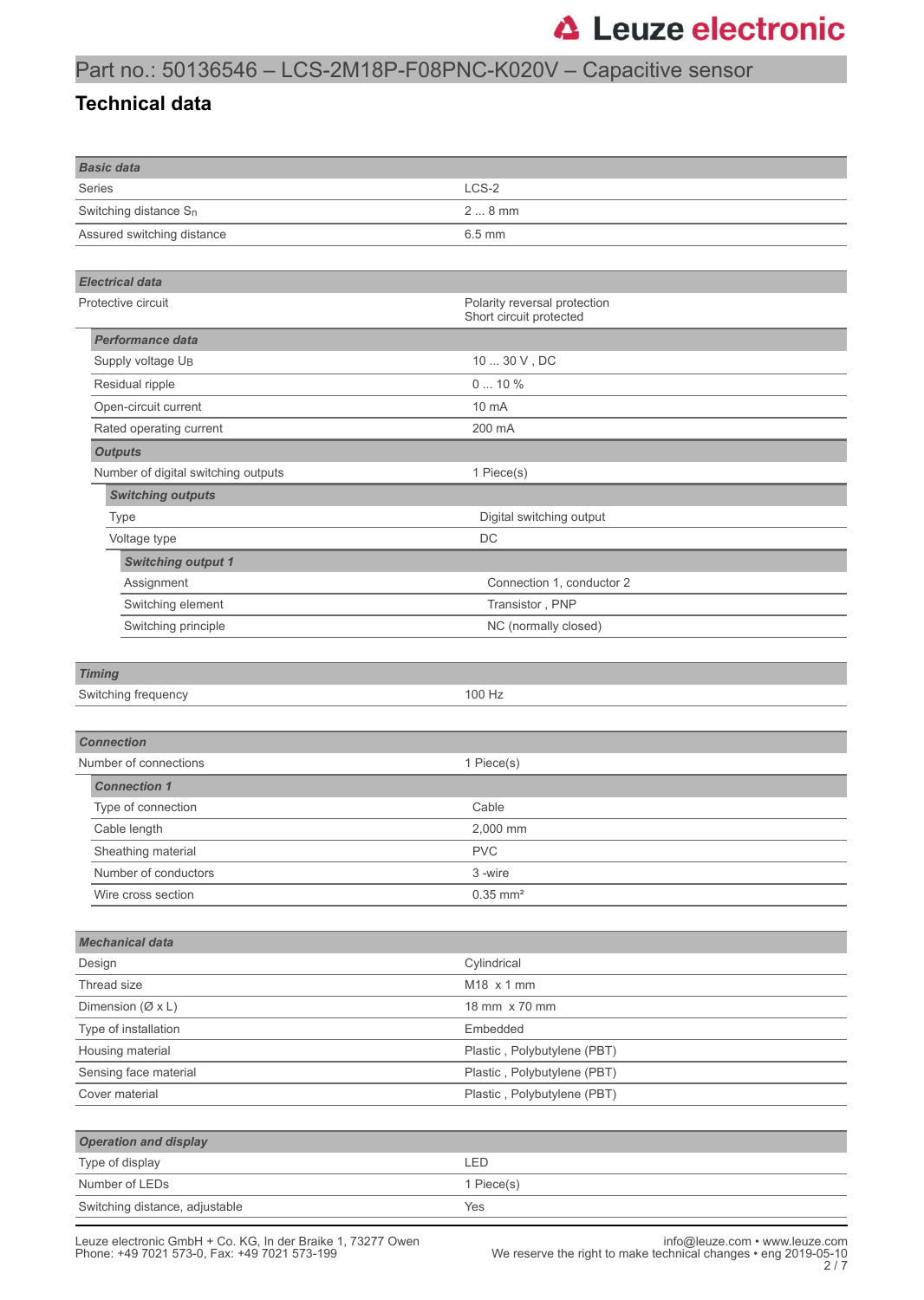## Part no.: 50136546 – LCS-2M18P-F08PNC-K020V – Capacitive sensor

| <b>Environmental data</b>      |                                    |  |
|--------------------------------|------------------------------------|--|
| Ambient temperature, operation | -25  70 °C                         |  |
|                                |                                    |  |
| <b>Certifications</b>          |                                    |  |
| Degree of protection           | IP 67                              |  |
| Protection class               | $\ensuremath{\mathsf{III}}\xspace$ |  |
| Standards applied              | IEC 60947-5-2                      |  |
|                                |                                    |  |
| <b>Correction factors</b>      |                                    |  |
| Acetone                        | 0.75                               |  |
| Acrylic resin                  | 0.10.25                            |  |
| Alcohol                        | 0.85                               |  |
| Ammonia                        | 0.70.85                            |  |
| Aniline                        | 0.4                                |  |
| Gasoline                       | 0.1                                |  |
| Celluloid                      | 0.15                               |  |
| Liquid chlorine                | 0.1                                |  |
| Ebonite                        | 0.15                               |  |
| Epoxy resin                    | 0.150.35                           |  |
| Crude oil                      | 0.05                               |  |
| Ethanol                        | 0.85                               |  |
| Ethylene glycol                | 0.93                               |  |
| Freon R22 and 502 (liquid)     | 0.35                               |  |
| Grain                          | 0.150.3                            |  |
| Glass                          | 0.20.55                            |  |
| Glycerin                       | 0.98                               |  |
| Rubber                         | 0.150.9                            |  |
| Wood, wet                      | 0.60.85                            |  |
| Wood, dry                      | 0.10.4                             |  |
| Carbon dioxide                 | 0                                  |  |
| Air                            | 0                                  |  |
| Marble                         | 0.5                                |  |
| Flour                          | 0.05                               |  |
| Melamine resin                 | $0.25\,\ldots\,0.55$               |  |
| Milk powder                    | $0.2\,$                            |  |
| Nylon                          | 0.20.3                             |  |
| Oil-containing paper           | 0.25                               |  |
| Paper                          | 0.1                                |  |
| Polyamide                      | 0.3                                |  |
| Polyester resin                | $0.15\ldots 0.5$                   |  |
| Pressboard                     | $0.1 \dots 0.3$                    |  |
| PTFE                           | 0.1                                |  |
| Quartz glass                   | $0.2\,$                            |  |
| Salt                           | 0.35                               |  |
| Sand                           | 0.150.3                            |  |
| Water                          | $\mathbf{1}$                       |  |
| Cement dust                    | 0.25                               |  |
| Sugar                          | 0.15                               |  |
|                                |                                    |  |

*Classification*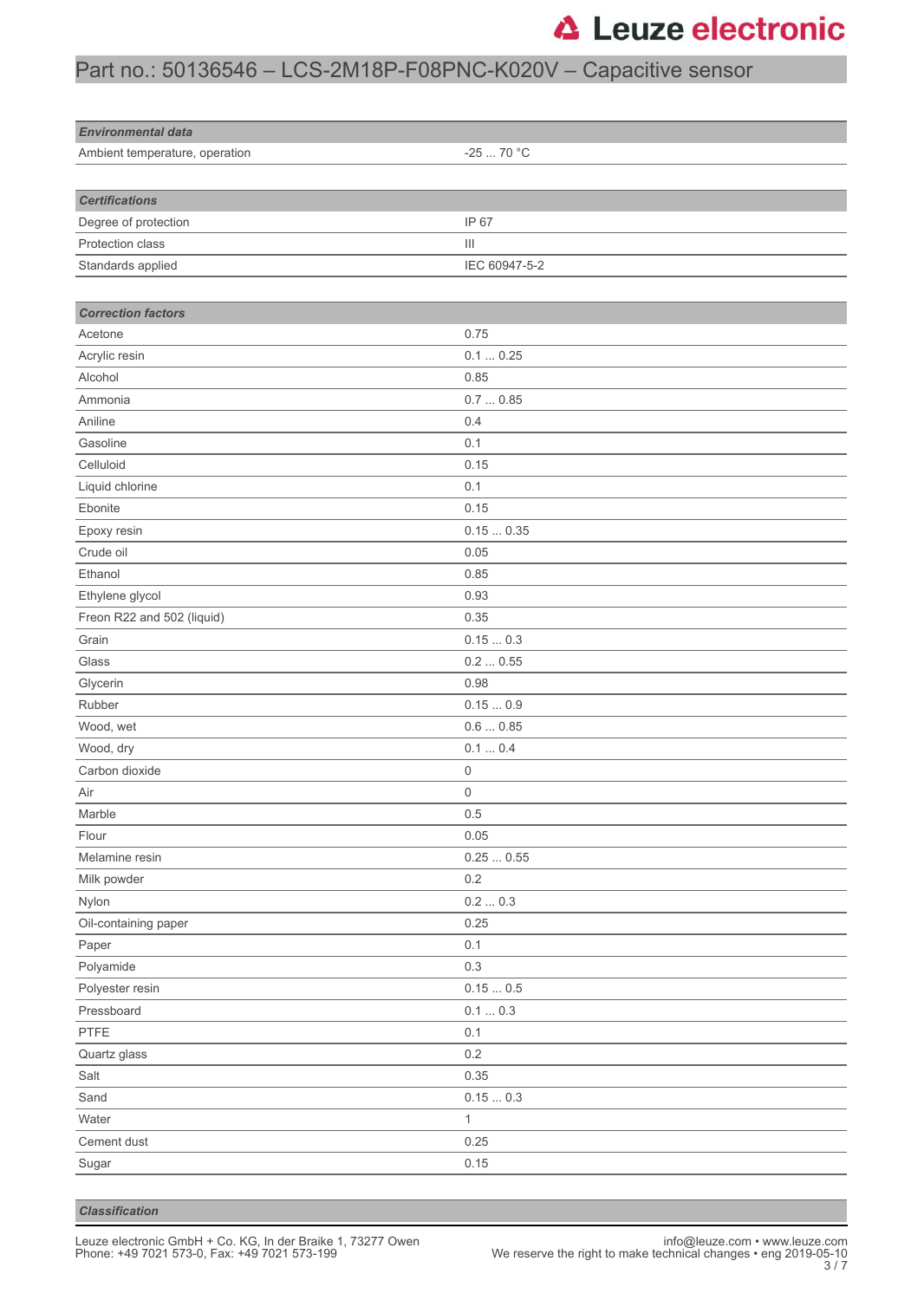## Part no.: 50136546 – LCS-2M18P-F08PNC-K020V – Capacitive sensor

| Customs tariff number | 85365019 |
|-----------------------|----------|
| eCl@ss 8.0            | 27270102 |
| eCl@ss 9.0            | 27270102 |
| <b>ETIM 5.0</b>       | EC002715 |
| ETIM 6.0              | EC002715 |

### **Dimensioned drawings**

All dimensions in millimeters



A Active surface B Yellow LED C Potentiometer

### **Electrical connection**

| <b>Connection 1</b>         |  |
|-----------------------------|--|
| Type of connection<br>Cable |  |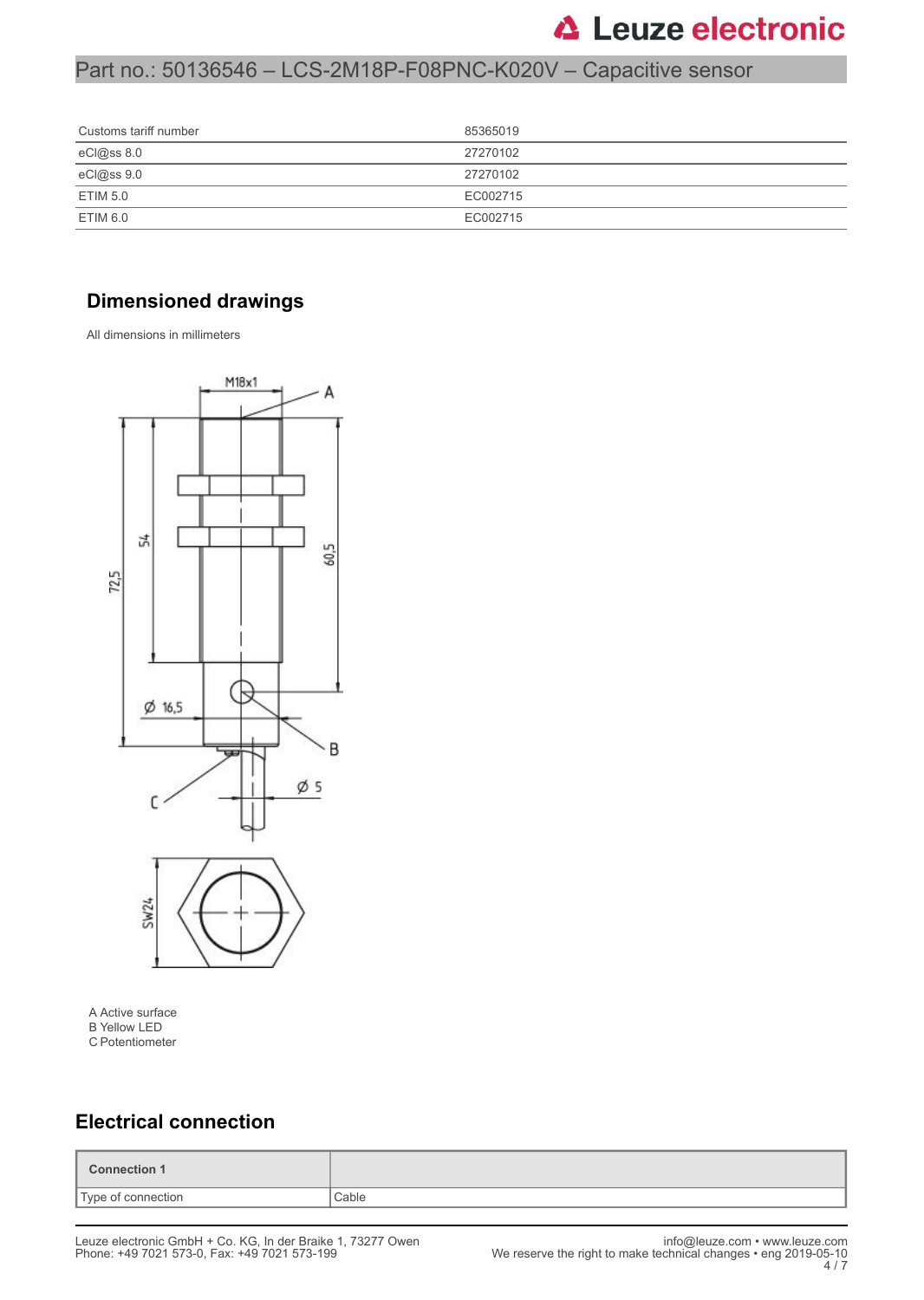## Part no.: 50136546 – LCS-2M18P-F08PNC-K020V – Capacitive sensor

| <b>Connection 1</b>  |                        |
|----------------------|------------------------|
| Function             |                        |
| Cable length         | 2,000 mm               |
| Sheathing material   | <b>PVC</b>             |
| Cable color          |                        |
| Number of conductors | 3 -wire                |
| Wire cross section   | $0.35$ mm <sup>2</sup> |

| <b>Conductor color</b> | <b>Conductor assignment</b> |  |
|------------------------|-----------------------------|--|
| Brown                  | 10 - 30 V DC                |  |
| Black                  | <b>OUT</b>                  |  |
| Blue                   | <b>GND</b>                  |  |

### **Circuit diagrams**



### **Operation and display**

#### LEDs

| LED | <b>Display</b>           | <b>Meaning</b>                   |  |
|-----|--------------------------|----------------------------------|--|
|     | Yellow, continuous light | Switching output/switching state |  |

#### **Part number code**

Part designation: **LCS-ABBBC-DDDEFF-GHHHIJJJ KK**

| <b>LCS</b> | <b>Operating principle:</b><br>LCS: capacitive sensor                                                                                                                                                                                                            |
|------------|------------------------------------------------------------------------------------------------------------------------------------------------------------------------------------------------------------------------------------------------------------------|
| ΙA         | Series:<br>1: series 1 "Extended"<br>2: series 2 "Advanced"                                                                                                                                                                                                      |
| l BBB      | Design:<br>M12: series with M12 x 1 external thread<br>M <sub>18</sub> : series with M <sub>18</sub> x 1 external thread<br>M30: series with M30 x 1.5 external thread<br>Q40: series in cubic design, length 40 mm<br>Q54: series in cubic design, length 54 mm |
| l C        | <b>Housing material:</b><br>B: brass<br>M: metal<br>P: plastic/PBT<br>T: PTFE                                                                                                                                                                                    |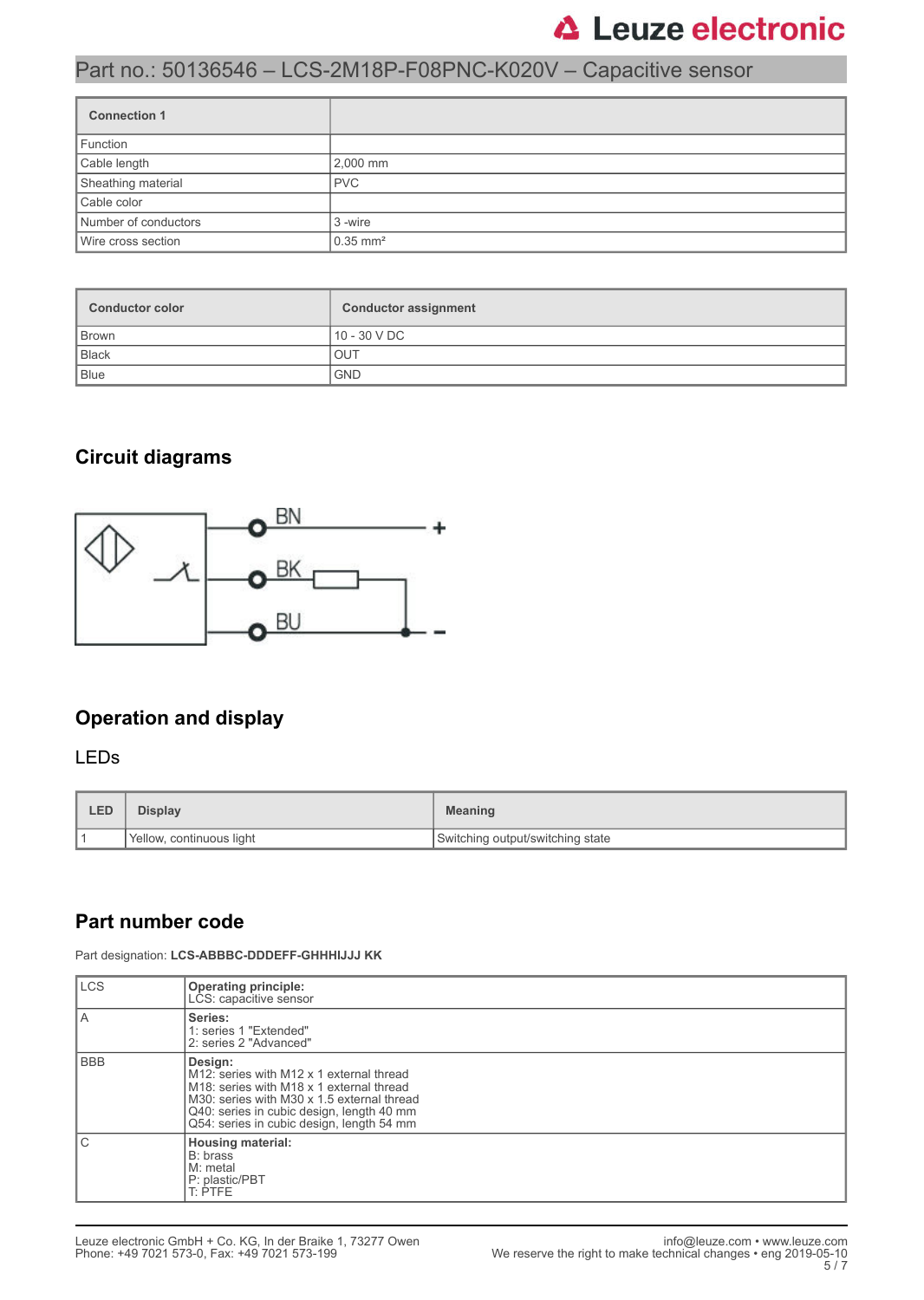## Part no.: 50136546 – LCS-2M18P-F08PNC-K020V – Capacitive sensor

| <b>DDD</b> | Measurement range / type of installation:<br>F03: typ. range limit 3.0 mm / embedded installation<br>F04: typ. range limit 4.0 mm / embedded installation<br>F05: typ. range limit 5.0 mm / embedded installation<br>F06: typ. range limit 6.0 mm / embedded installation<br>F08: typ. range limit 8.0 mm / embedded installation<br>F10: typ. range limit 10.0 mm / embedded installation<br>F15: typ. range limit 15.0 mm / embedded installation<br>F20: typ. range limit 20.0 mm / embedded installation<br>N06: typ. range limit 6.0 mm / non-embedded installation<br>N08: typ. range limit 8.0 mm / non-embedded installation<br>N15: typ. range limit 15.0 mm / non-embedded installation<br>N25: typ. range limit 25.0 mm / non-embedded installation<br>N30: typ. range limit 30.0 mm / non-embedded installation |
|------------|-----------------------------------------------------------------------------------------------------------------------------------------------------------------------------------------------------------------------------------------------------------------------------------------------------------------------------------------------------------------------------------------------------------------------------------------------------------------------------------------------------------------------------------------------------------------------------------------------------------------------------------------------------------------------------------------------------------------------------------------------------------------------------------------------------------------------------|
| E          | <b>Output function:</b><br>B: NC and NO contact<br>N: NPN<br>P: PNP                                                                                                                                                                                                                                                                                                                                                                                                                                                                                                                                                                                                                                                                                                                                                         |
| FF.        | Switching:<br>NC: normally closed contact<br>NO: normally open contact<br>NP: programmable                                                                                                                                                                                                                                                                                                                                                                                                                                                                                                                                                                                                                                                                                                                                  |
| G          | <b>Connection cable:</b><br>K: cable<br>n/a: no cable                                                                                                                                                                                                                                                                                                                                                                                                                                                                                                                                                                                                                                                                                                                                                                       |
| <b>HHH</b> | Cable length:<br>020: length 2,000 mm<br>003: length 300 mm<br>n/a: no cable                                                                                                                                                                                                                                                                                                                                                                                                                                                                                                                                                                                                                                                                                                                                                |
|            | Cable material:<br>P: PUR<br>T: PTFE<br>V: PVC                                                                                                                                                                                                                                                                                                                                                                                                                                                                                                                                                                                                                                                                                                                                                                              |
| JJJ        | <b>Electrical connection:</b><br>M08: M8 connector, 3-pin<br>M12: M12 connector, 4-pin (plug)                                                                                                                                                                                                                                                                                                                                                                                                                                                                                                                                                                                                                                                                                                                               |
| <b>KK</b>  | Special equipment:<br>L: IO-Link interface<br>T: teach-in<br>n/a: no special equipment                                                                                                                                                                                                                                                                                                                                                                                                                                                                                                                                                                                                                                                                                                                                      |

#### **Note**

A list with all available device types can be found on the Leuze electronic website at www.leuze.com.

#### **Notes**

#### **Observe intended use!**

- This product is not a safety sensor and is not intended as personnel protection.
- The product may only be put into operation by competent persons.
- Only use the product in accordance with its intended use.